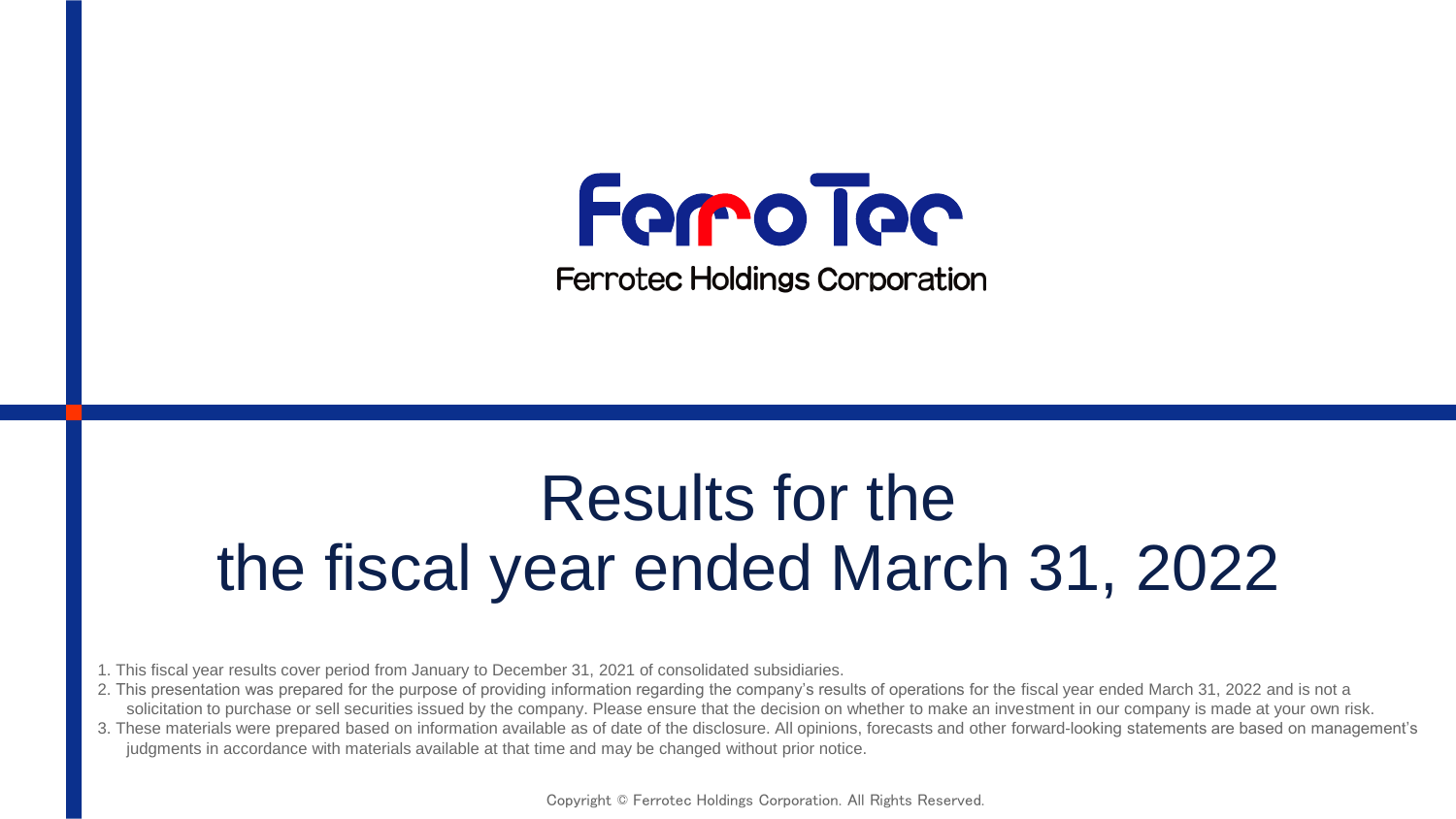# Consolidated Financial Summary

## **Forro Toc**

| (Million yen)                                                        | <b>FY3/21</b> | <b>FY3/22</b> | YoY           |                 |  |
|----------------------------------------------------------------------|---------------|---------------|---------------|-----------------|--|
|                                                                      | <b>Amount</b> | <b>Amount</b> | <b>Amount</b> | Pct. change (%) |  |
| <b>Net sales</b>                                                     | 91,312        | 133,821       | 42,509        | 46.6            |  |
| Cost of sales                                                        | 60,530        | 85,143        | 24,613        | 40.7            |  |
| <b>Gross income</b>                                                  | 30,782        | 48,677        | 17,895        | 58.1            |  |
| <b>SG&amp;A</b> expenses                                             | 21,141        | 26,076        | 4,935         | 23.3            |  |
| <b>Operating income</b>                                              | 9,640         | 22,600        | 12,960        | 134.4           |  |
| Non-operating<br>income                                              | 1,609         | 4,636         | 3,027         | 188.1           |  |
| Non-operating<br>expenses                                            | 3,022         | 1,243         | $-1,779$      | $-58.9$         |  |
| <b>Ordinary income</b>                                               | 8,227         | 25,994        | 17,767        | 216.0           |  |
| Extraordinary<br>income                                              | 5,544         | 9,421         | 3,877         | 69.9            |  |
| <b>Extraordinary loss</b>                                            | 2,483         | 1,767         | $-716$        | $-28.8$         |  |
| Net income (loss) attributable<br>to non-controlling<br>shareholders | $-332$        | 1,254         | 1,586         |                 |  |
| Net income attributable to<br>owners of parent                       | 8,280         | 26,659        | 18,379        | 222.0           |  |
| <b>Capital investment</b>                                            | 14,175        | 33,585        | 19,410        | 136.9           |  |
| <b>Depreciation</b>                                                  | 9,155         | 8,085         | $-1,070$      | -11.7           |  |

Net sales: 133.8 billion yen, +46.6% YoY

Operating income: 22.6 billion yen, +134.4% YOY

Semiconductor-related demand expanded, and new factories for semiconductor materials, metal processing, power semiconductor substrates, etc. were in full operation with proactively boosted capacity. ・Removal of wafer processing from the scope of consolidation in 4Q of FY 3/21 (leading to a decrease in net sales and an increase in operating income)

Ordinary income: 26 billion yen, +215.9% YOY

Net income: 26.7 billion yen, +221.9% YOY

Gain on change in equity due to third-party allotment of the shares of 3 Chinese wafer companies: 9.3 billion yen (5.2 billion yen recorded in the previous term)

⇒With the profit on currency exchange of 2.5 billion yen, it boosted profit by 11.8 billion yen.

Extraordinary loss includes a loss of 900 million yen due to the withdrawal of FTAK in South Korea, and an impairment loss of 400 million yen in the washing machine business.

Note: Exchange rate FY3/21⇒FY3/22: US\$ ¥106.43 → ¥110.37; RMB ¥15.42 → ¥17.12 (Avg. during period)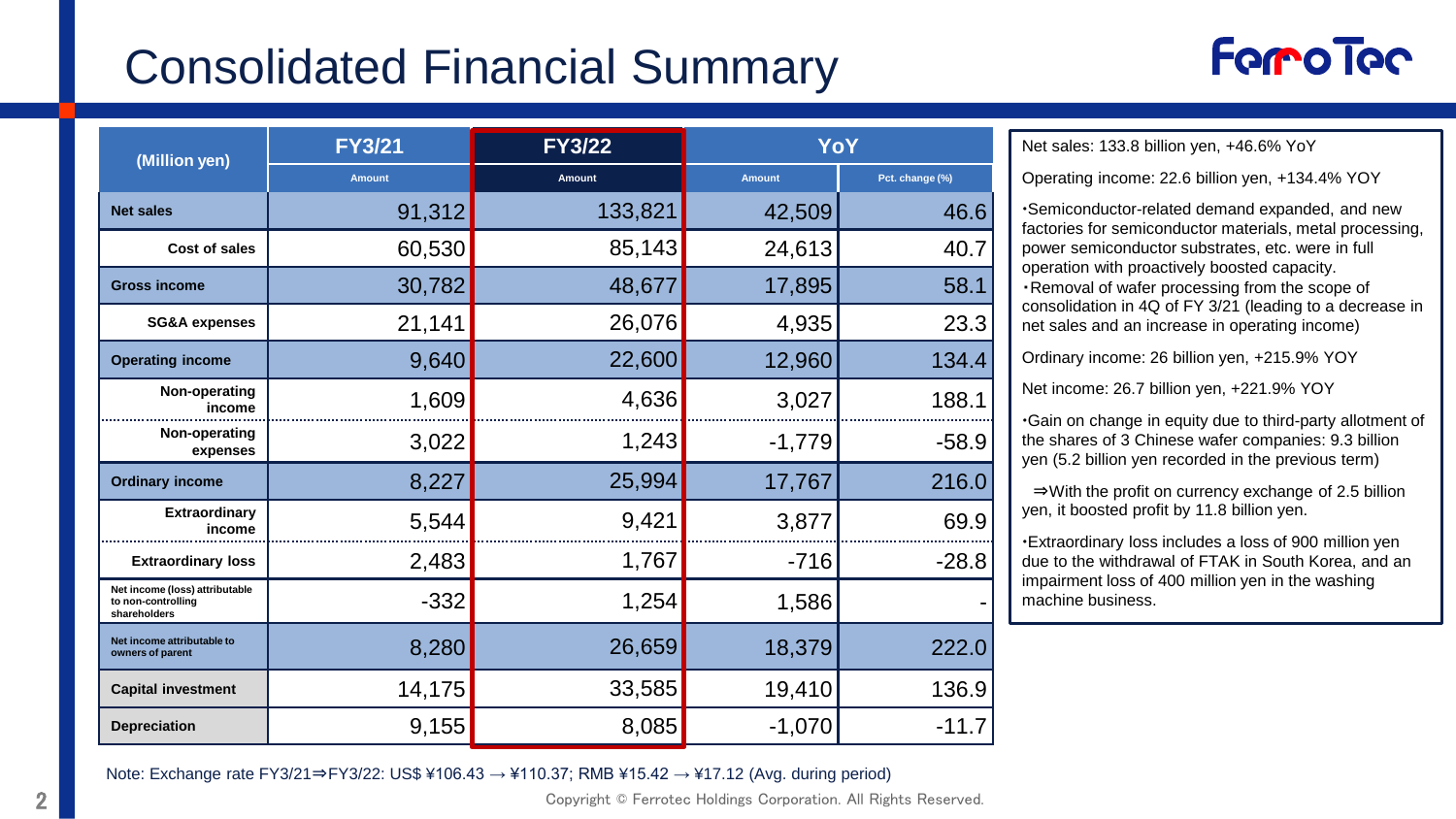# Sales and Operating Income by Segment



| <b>Net sales</b>                             | <b>FY3/21</b> |                             | <b>FY3/22</b> |                                | YoY               |                       |  |
|----------------------------------------------|---------------|-----------------------------|---------------|--------------------------------|-------------------|-----------------------|--|
| (¥ in millions)                              | <b>Amount</b> | Pct. of<br>sales (%)        | <b>Amount</b> | Pct. of<br>sales (%)           | <b>Difference</b> | Pct. change<br>$(\%)$ |  |
| Semiconductor and other<br>equipment-related | 60,669        | 66.4                        | 82,122        | 61.4                           | 21,453            | 35.4                  |  |
| <b>Electronic device</b>                     | 17,273        | 18.9                        | 27,023        | 20.2                           | 9,750             | 56.4                  |  |
| <b>Others</b>                                | 13,370        | 14.6                        | 24,674        | 18.4                           | 11,304            | 84.5                  |  |
| <b>Total</b>                                 | 91,312        | 100.0                       | 133,821       | 100.0                          | 42,509            | 46.6                  |  |
| <b>Operating</b>                             | <b>FY3/21</b> |                             | <b>FY3/22</b> |                                | YoY               |                       |  |
| <b>income</b><br>(¥ in millions)             | <b>Amount</b> | <b>Profit</b><br>margin (%) | <b>Amount</b> | <b>Profit</b><br>margin<br>(%) | <b>Difference</b> | Pct. change<br>$(\%)$ |  |
| Semiconductor and other                      |               |                             |               |                                |                   |                       |  |
| equipment-related                            | 6,183         | 10.2                        | 15,886        | 19.3                           | 9,703             | 156.9                 |  |
| <b>Electronic device</b>                     | 4,453         | 25.8                        | 6,689         | 24.8                           | 2,236             | 50.2                  |  |
| <b>Others</b>                                | $-321$        |                             | 315           | 1.3                            | 636               |                       |  |
| <b>Corporate &amp; elimination</b>           | $-674$        |                             | $-291$        |                                | 383               |                       |  |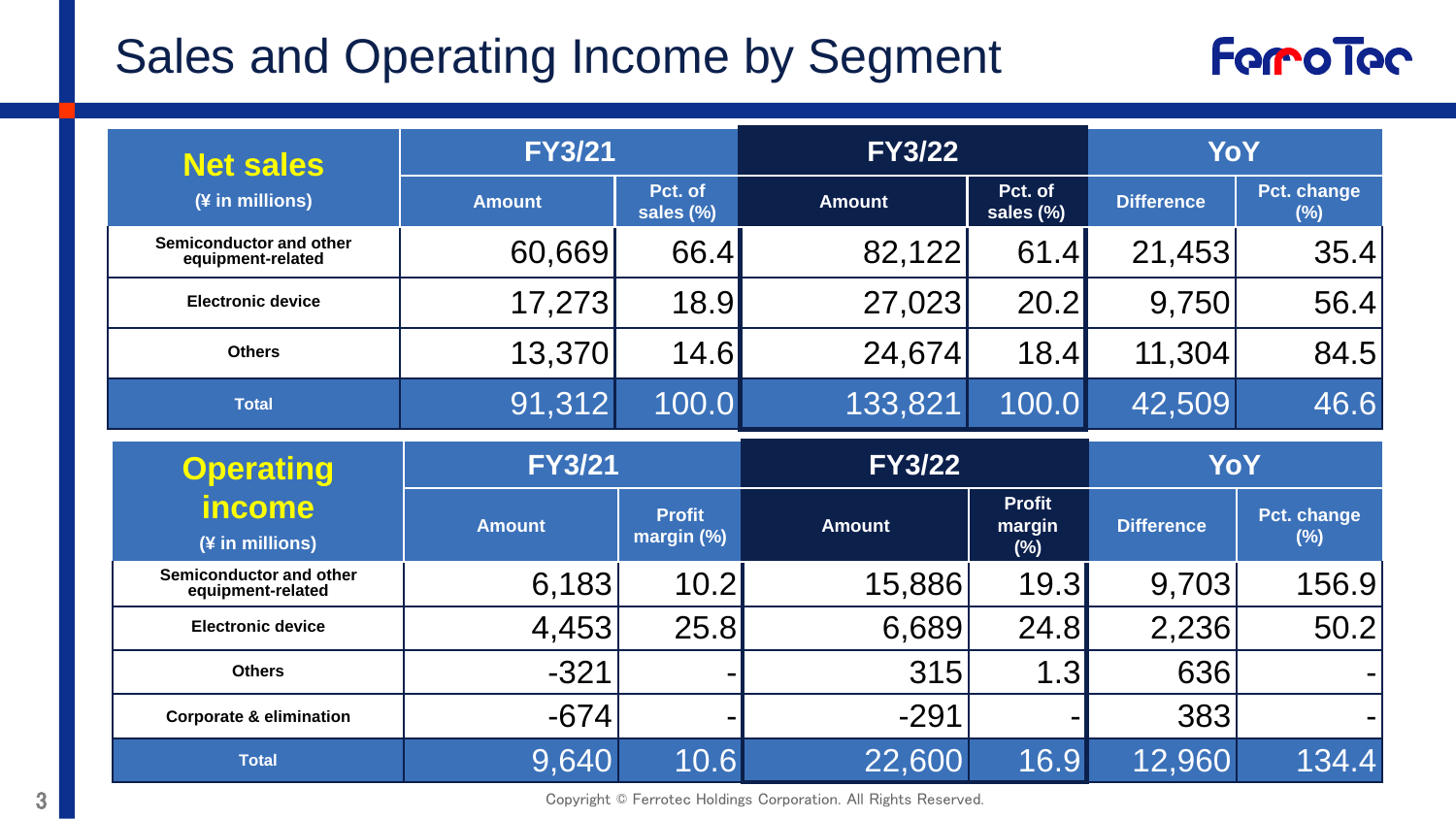# Sales by Product



|                                           | (Million yen)                  | <b>FY3/21</b> | <b>FY3/22</b>                 | Pct. change |
|-------------------------------------------|--------------------------------|---------------|-------------------------------|-------------|
| Semiconductor and other equipment-related |                                | 60,669        | 82,122                        | 35.4        |
| Vacuum feedthroughs and metal processing  |                                | 8,795         | 13,732                        | 56.1        |
|                                           | Quartz                         | 17,116        | 21,217                        | 24.0        |
| <b>Material</b>                           | Silicon parts                  | 3,226         | 8,565                         | 165.5       |
|                                           | Ceramics                       | 12,267        | 18,816                        | 53.4        |
|                                           | CVD-SiC                        | 2,186         | 2,975                         | 36.1        |
| EB-Gun. LED                               |                                | 3,872         | 4,889                         | 26.3        |
| Wafer processing                          |                                | 4,638         | $\rightarrow$ 59<br>Non-conso | $-98.7$     |
| Wafer recycling                           |                                |               | 98                            |             |
| Equipment parts cleaning                  |                                | 7,579         | 9,672                         | 27.6        |
| Quartz crucibles                          |                                | 990           | 2,100                         | 112.1       |
|                                           | Electronic device              | 17,273        | 27,023                        | 56.4        |
|                                           | Thermo-electric module         | 13,036        | 17,635                        | 35.3        |
|                                           | Power semiconductor substrates | 3,491         | 8,473                         | 142.7       |
|                                           | Ferrofluid, others             | 746           | 916                           | 22.8        |
|                                           | <b>Others</b>                  | 13,370        | 24,674                        | 84.5        |
|                                           | Total                          | 91,312        | 133,821                       | 46.6        |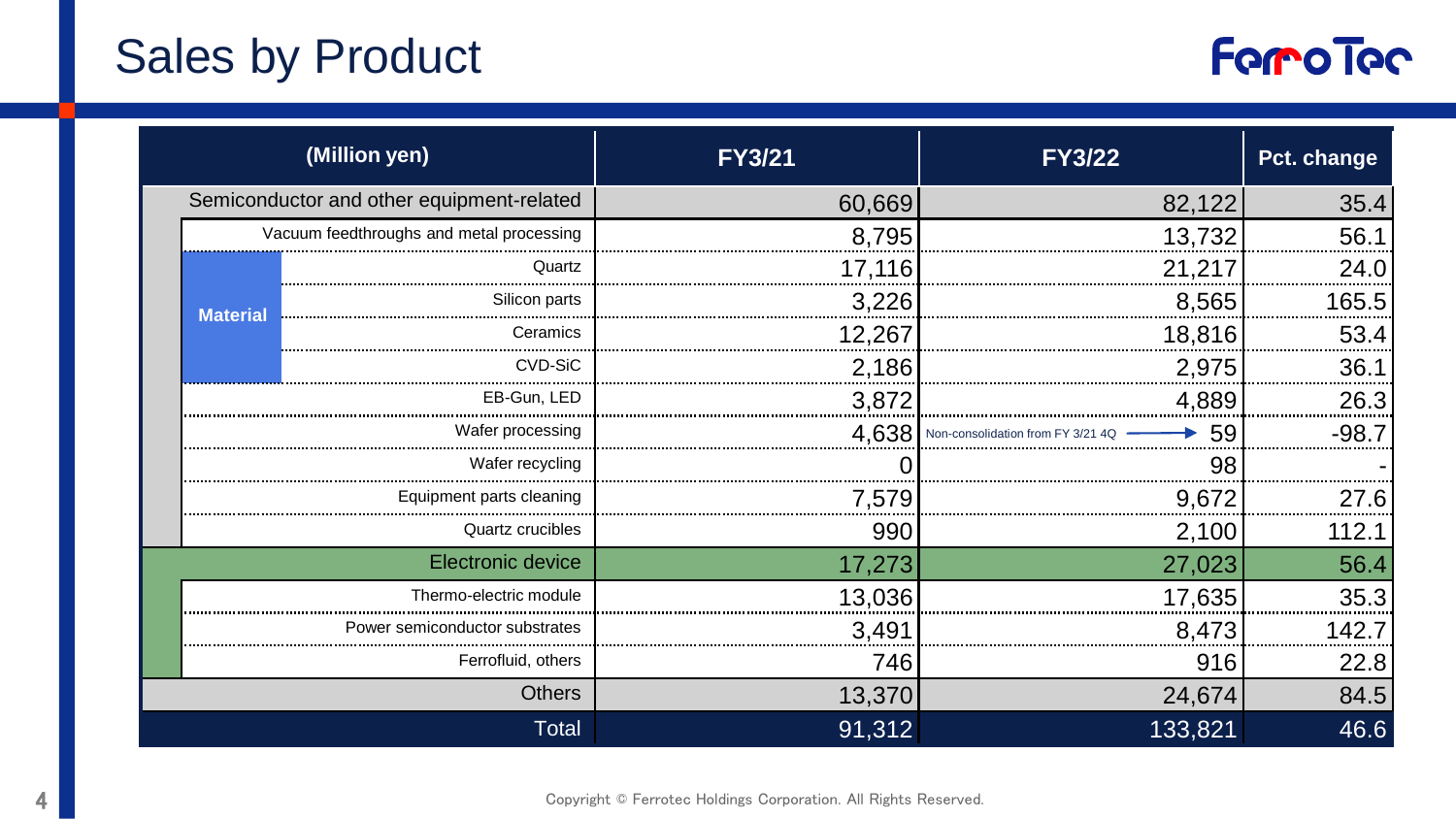#### Segment Information: Semiconductor and Other Equipment-related

## Forro Toc

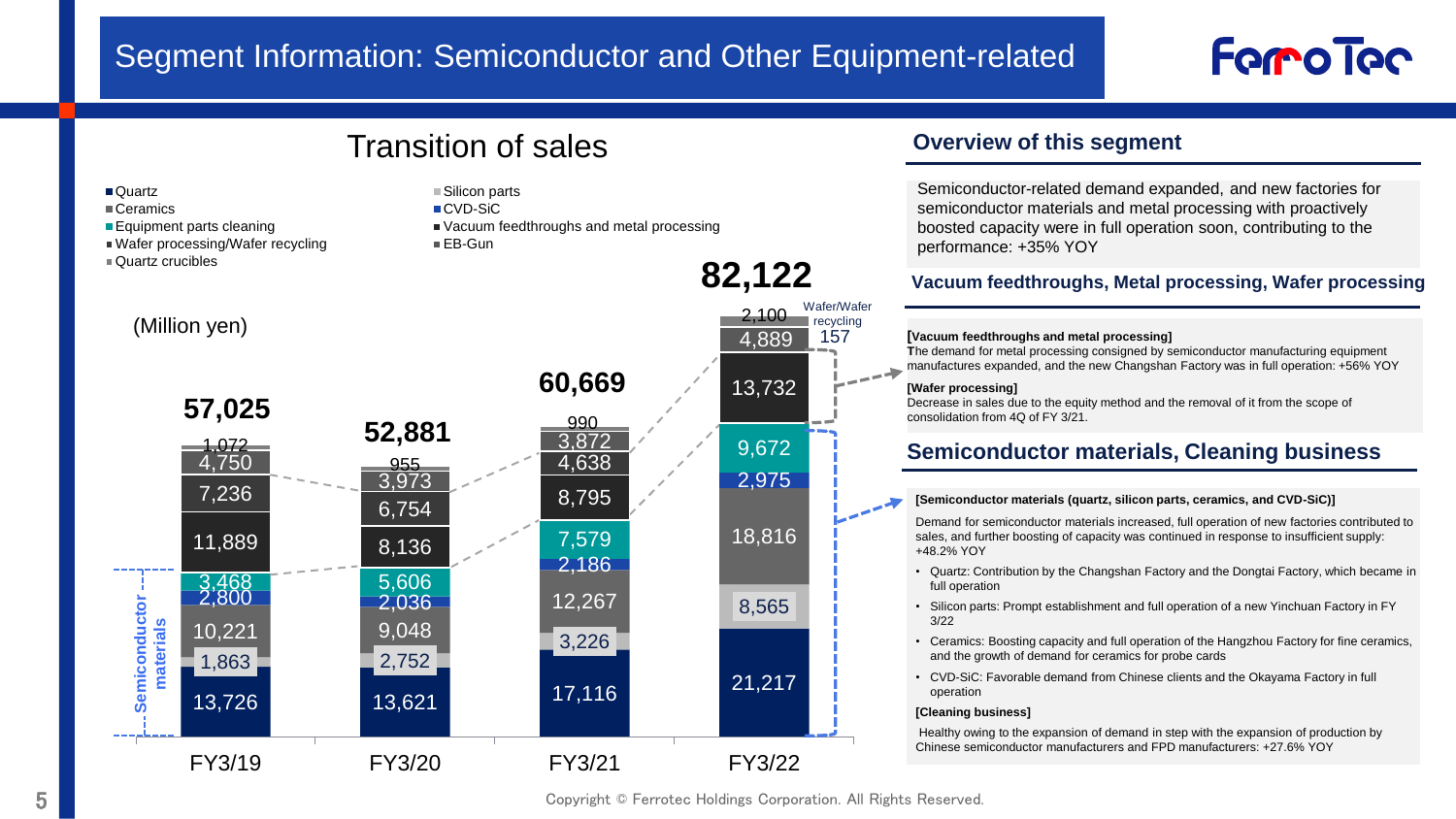# Segment Information: Electronic Device

#### **Forco Toc**

#### Transition of sales

**Thermo-electric module** Power semiconductor substrates **Ferrofluid, others** 

(Million yen)



#### **Overview of this segment**

・Expansion of sales of thermo-electric modules and steep rise in sales of power semiconductor substrates. Sales grew considerably by 56.4% YOY.

#### **[Thermo-electric modules]**

• Remarkable growth of demand for modules for 5G communication devices and the medical field such as PCR testing machines. Sales grew considerably by 35.3% YOY.

#### **[Power semiconductor substrates]**

- Expansion of the power device market and boosted production capacity for DCB substrates for industrial machinery/consumer products at the Dongtai Factory in China contributed, resulting in the rapid growth of sales.
- Progress of certification of AMB substrates for EV in client companies
- +143% YOY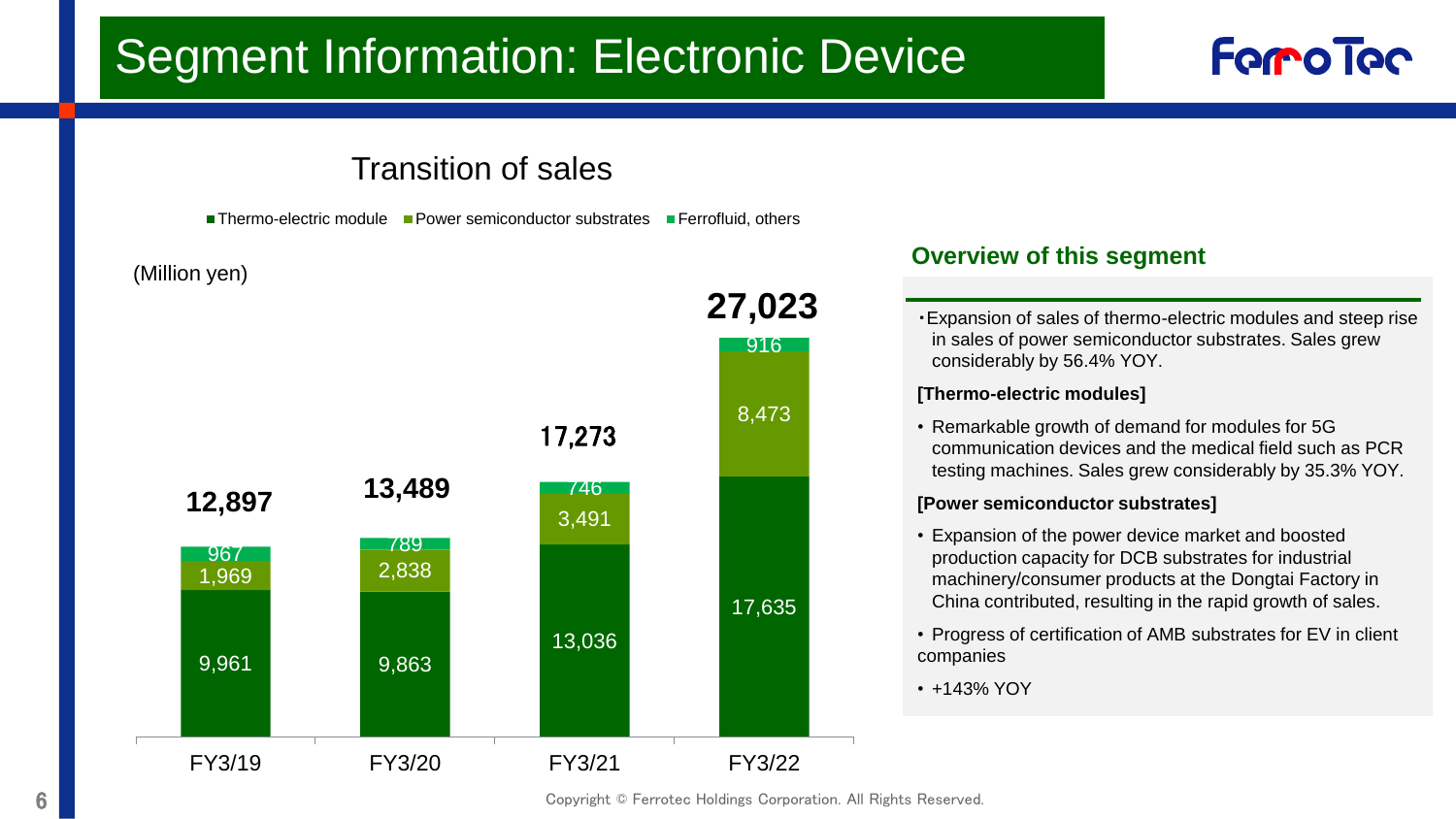#### Consolidated Balance Sheet -Assets-



| (Million yen)                                               | <b>End-FY3/21</b> | <b>End-FY3/22</b> | <b>Difference</b> |                                                                                                                                            |
|-------------------------------------------------------------|-------------------|-------------------|-------------------|--------------------------------------------------------------------------------------------------------------------------------------------|
| <b>Current assets</b>                                       | 88,024            | 133,414           | 45,390            | [Major factors for increase in current assets]                                                                                             |
| Cash & deposits                                             | 30,202            | 52,579            | 22,377            | ·Increase of cash and deposits was caused by the stagnation of                                                                             |
| Note & accounts receivable                                  | 32,201            |                   |                   | funds from third-party allotment of shares by a subsidiary, etc. (to be<br>allocated to investment)                                        |
| Notes and accounts receivable<br>trade, and contract assets |                   | 41,797            |                   | ·Increase in receivables and inventory due to increase in sales                                                                            |
| Inventories                                                 | 17,072            | 28,436            | 11,364            |                                                                                                                                            |
| <b>Fixed assets</b>                                         | 89,367            | 131,358           | 41,991            | [Major factors for increase in tangible fixed assets]<br>·Investment in wafer recycling equipment in Tongling, China                       |
| Tangible fixed assets                                       | 53,146            | 84,083            | 30,937            | . Investment in Yinchuan silicon parts and crucible business                                                                               |
| Buildings and structures                                    | 15,446            | 22,728            | 7,282             | equipment<br>·Investment in Dongtai quartz business equipment                                                                              |
| Equipment and machinery                                     | 15,067            | 25,122            | 10,055            | ·Investment in Dongtai power semiconductor substrate equipment                                                                             |
| Tools, furniture, and fixture                               | 4,693             | 5,324             | 631               | ·Investment in metal processing equipment, etc. in Changshan<br>. Investment in Tongling wafer recycling equipment                         |
| I and                                                       | 1,893             | 1,895             |                   |                                                                                                                                            |
| Leased assets (net)                                         | 3,324             | 4,040             | 716               |                                                                                                                                            |
| Construction in progress                                    | 12,720            | 24,972            | 12,252            | [Major factors for increase in investments and other assets]<br>•The amount of shares of affiliate companies increased 12.7 billion as the |
| Intangible fixed assets                                     | 1,966             | 1,996             | 30                | amount of shares of the wafer company (3 yuan/share) increased due to<br>third-party allotment of shares, etc.                             |
| Goodwill                                                    | 340               | 283               | $-57$             | (27.5 billion yen posted as the shares of the wafer company as of the end<br>of FY 3/22)                                                   |
| Investments & other assets                                  | 34,254            | 45,277            | 11,023            |                                                                                                                                            |
| <b>Total assets</b>                                         | 177,392           | 264,772           | 87,380            |                                                                                                                                            |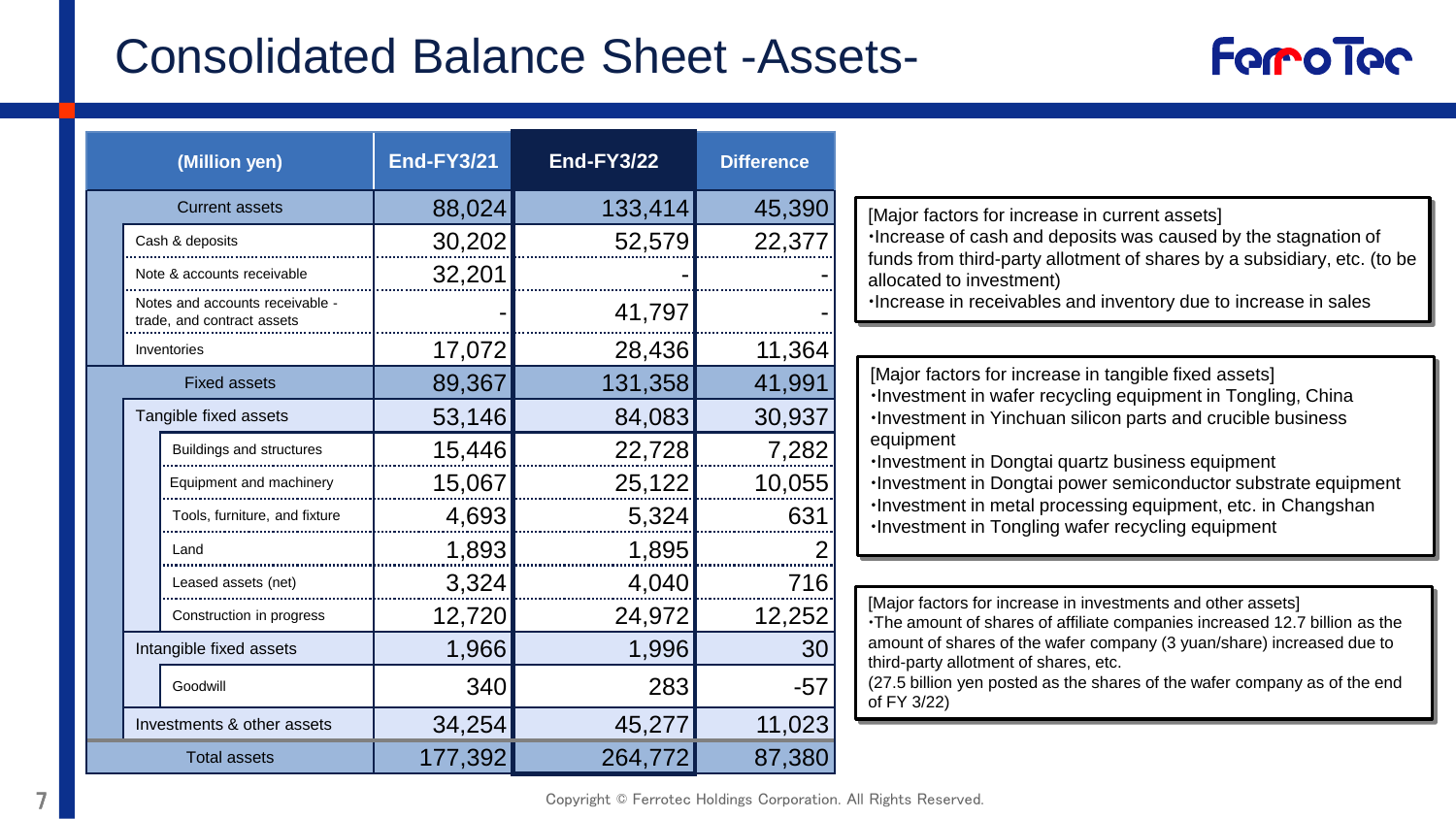#### Consolidated Balance Sheet -Liabilities and Net Assets-

| (Million yen)                                                | <b>End-FY3/21</b> | <b>End-FY3/22</b> | <b>Difference</b> | [Major factors for changes in current and fixed liabilities]<br>*The parenthesis represents the change from the end of FY3/21.              |
|--------------------------------------------------------------|-------------------|-------------------|-------------------|---------------------------------------------------------------------------------------------------------------------------------------------|
| <b>Current liabilities</b>                                   | 58,978            | 68,800            | 9,822             | Short-term debt + Current portion of long-term debt and bonds: 14,825 million<br>yen (-2,582)                                               |
| Notes and accounts payable                                   | 20,012            | 26,702            | 6,690             | Long-term debt + bonds and convertible bonds: $22,736$ million yen $(-7,485)$                                                               |
| Short-term debt                                              | 5,426             | 6,324             | 898               | Total interest-bearing debt: 37,561 million yen (-10,067)                                                                                   |
| Current portion of long-term debt +<br>bonds                 | 11,981            | 8,501             | $-3,480$          | [Major factors for changes in net assets]                                                                                                   |
| <b>Fixed liabilities</b>                                     | 40,174            | 35,014            | $-5,160$          | *The parenthesis represents the change from the end of FY3/21.                                                                              |
| <b>Bonds</b>                                                 | 11,464            |                   | $-2,658$          | .Capital surplus: 46,071 million yen (+18,500)                                                                                              |
| Convertible bond-type bonds<br>with share acquisition rights | 3,734             | 2,134             | $-1,600$          | Originating from third-party allotment of shares by our company, wafer<br>companies and Chinese subsidiaries                                |
| Long-term debt                                               | 15,023            | 11,796            | $-3,227$          | ·Retained earnings:<br>43,317 million yen (+25,096)                                                                                         |
| <b>Total liabilities</b>                                     | 99,152            | 103,814           | 4,662             | •Foreign currency translation adjustment: 13,128 million yen (+9,672)                                                                       |
| Net assets                                                   | 78,239            | 160,957           | 82,718            | Increased due to the depreciation of the yen (against the Chinese yuan,<br>etc.)                                                            |
| Shareholder's equity                                         | 63,408            | 117,511           | 54,103            | ·Non-controlling interests:                                                                                                                 |
| Total accumulated other<br>comprehensive income              | 3,684             | 13,511            | 9,827             | Increase due to third-party allotment of shares to FTSJ (DCB), AQM-N<br>(silicon parts and crucibles), and FTASM (wafer recycling) in China |
| Non-controlling interests                                    | 11,064            | 29,888            | 18,824            | [Equity ratio]                                                                                                                              |
| Total liabilities & net assets                               | 177,392           | 264,772           | 87,380            | Equity ratio stands at 49.5%, exceeding the target of 40% stated in the                                                                     |
| Equity ratio                                                 | 37.8%             | 49.5%             | 11.7pt            | mid-term management plan.                                                                                                                   |

**Forro Toc** 

Note: Exchange rate FY3/21⇒FY3/22: US\$ ¥103.50 → ¥ 115.02; RMB ¥15.88 → ¥ 18.06 (Avg. during period)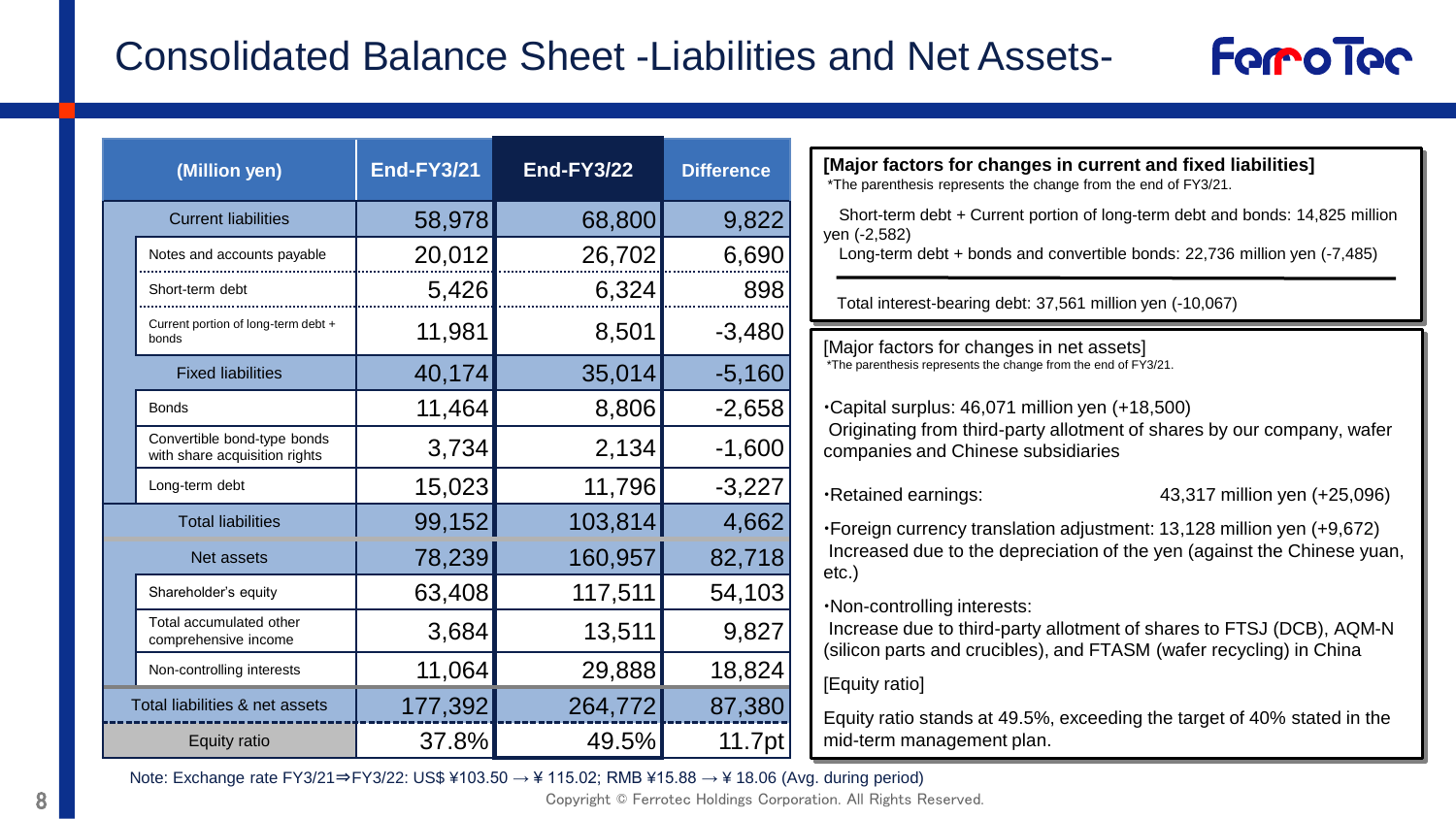# Consolidated Cash Flow



| (Million yen)                                                           | <b>FY3/21</b> | <b>FY3/22</b> |
|-------------------------------------------------------------------------|---------------|---------------|
| Cash flow from operating activities                                     | 13,217        | 17,833        |
| Income before income tax                                                | 11,288        | 33,648        |
| Depreciation                                                            | 9,155         | 8,085         |
| Foreign exchange loss (gain)                                            | $-90$         | $-2,026$      |
| Changes in notes & accounts receivable<br>$(-: increase)$               | $-13,768$     | $-4,258$      |
| Changes in inventories (-: increase)                                    | $-3,324$      | $-9,126$      |
| Increase/decrease in notes and accounts payable-<br>trade (-: decrease) | 7,726         | 6,065         |
| Loss on change in equity (-: gain)                                      | $-5,284$      | $-9,327$      |
| Others                                                                  | 7,514         | $-5,228$      |
| Cash flow from investing activities                                     | $-20,879$     | $-29,399$     |
| Payments for purchase of tangible fixed assets                          | $-14,175$     | $-33,585$     |
| Proceeds from sales of tangible fixed assets                            | 798           | 400           |
| Payments for purchase of intangible fixed assets                        | $-121$        | $-241$        |
| Payments for purchase of shares of affiliates                           | $-6,852$      | $-1,278$      |
| <b>Others</b>                                                           | $-529$        | 5,305         |
| Cash flow from financing activities                                     | 21,694        | 30,601        |
| Changes in short-term debt                                              | $-5,856$      | 180           |
| Proceeds from long-term borrowings                                      | 16,601        | 2,545         |
| Payments of long-term borrowings                                        | $-28,332$     | $-6,944$      |
| Proceeds from share issuance                                            | 76            | 19,275        |
| Proceeds from payments by noncontrolling interests                      | 15,149        | 22,701        |
| <b>Others</b>                                                           | 24,056        | $-7,156$      |
| Changes in cash & cash equivalents                                      | 14,207        | 22,376        |
| Cash and cash equivalents, beginning of year                            | 23,709        | 30,202        |
| Cash and cash equivalents, end of year                                  | 30,202        | 52,579        |

| [Operating cash flow]                                                                                          |                    |
|----------------------------------------------------------------------------------------------------------------|--------------------|
| .Income before income tax + Depreciation:<br>•Changes in notes & accounts receivable, inventories and accounts | 41,733 million yen |
| payable:                                                                                                       | -7,319 million yen |

| [Investing cash flow] |
|-----------------------|
|                       |
|                       |

**Purchase of tangible and intangible fixed assets: -33**,**826 million yen (Mainly originating from investments in equipment in China)**

| [Financial cash flow]                                |                    |  |  |  |  |
|------------------------------------------------------|--------------------|--|--|--|--|
| Proceeds from payments by non-controlling interests: |                    |  |  |  |  |
|                                                      | 22,701 million yen |  |  |  |  |
| Crucible and silicon parts companies:                | 9,146 million yen  |  |  |  |  |
| •Chinese power semiconductor subsidiary (FTSJ):      | 8,307 million yen  |  |  |  |  |
| ·Wafer recycling (FTASM):                            | 4,733 million yen  |  |  |  |  |
|                                                      |                    |  |  |  |  |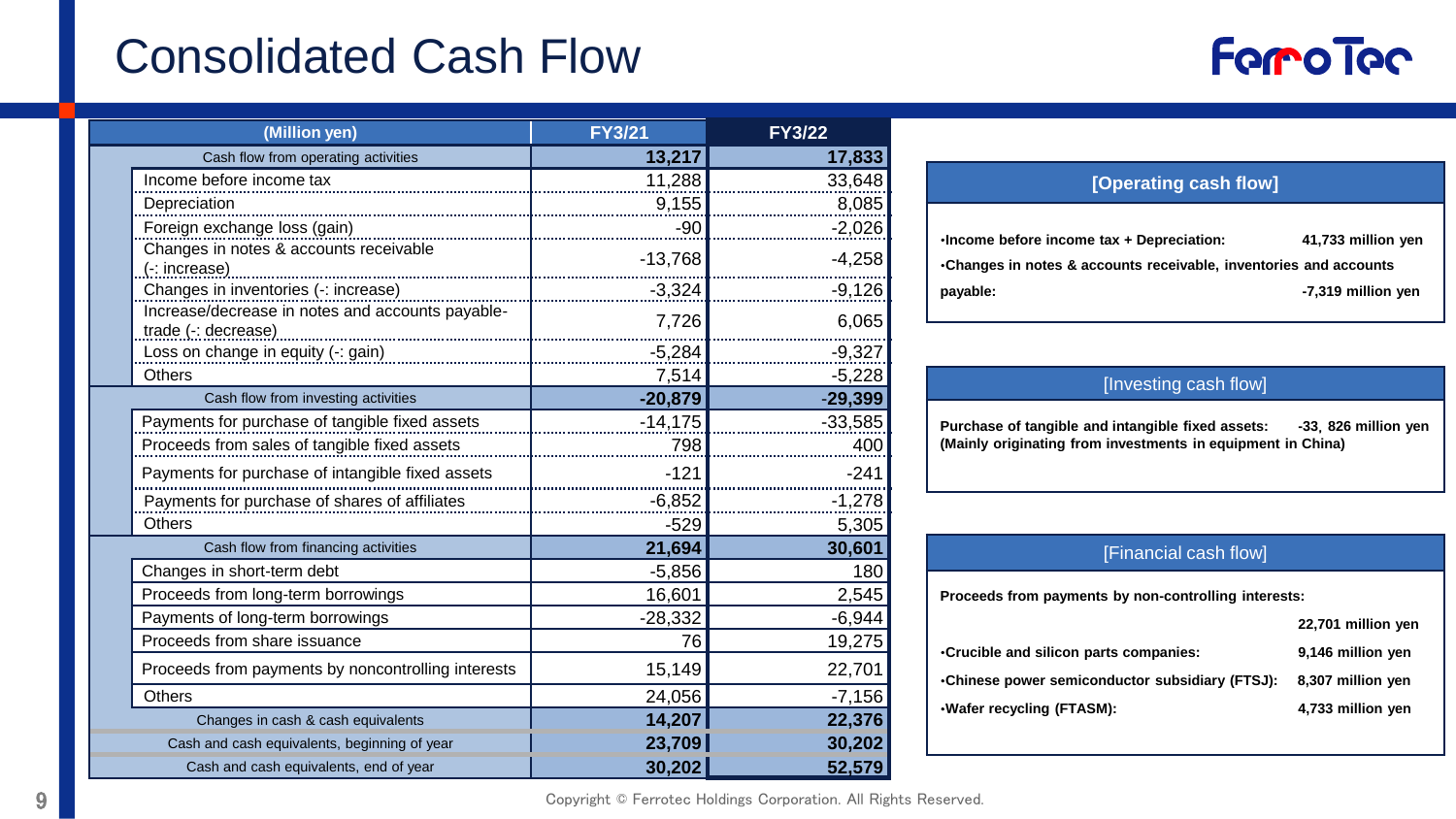

# Forro Toc

**Ferrotec Holdings Corporation** 

#### Full-year Business Forecasts for FY3/23

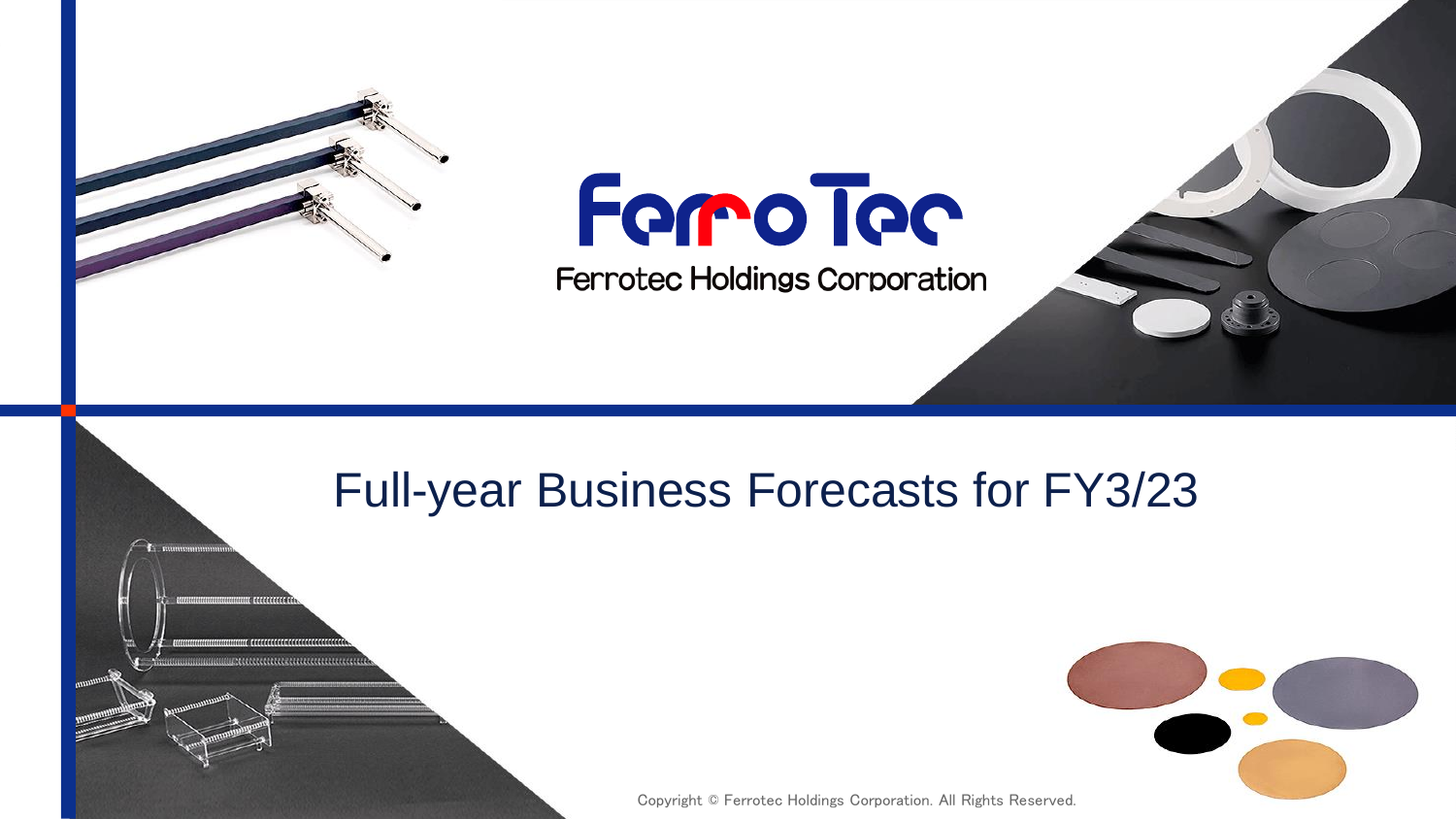## FY3/23 Full-year Business Forecasts



• Projecting considerable increase of sales and each profit, further breaking past records. Since there are strong requests for increase of production output from clients, full-scale operation of factories currently under construction is expected.

| (Million yen)                                  | <b>FY3/22</b> | <b>FY3/23 (plan)</b> | <b>YoY</b> (%) | <b>Plan details/premises</b>                                                                                                                                                                             |
|------------------------------------------------|---------------|----------------------|----------------|----------------------------------------------------------------------------------------------------------------------------------------------------------------------------------------------------------|
| Net sales                                      | 133,821       | 180,000              | 34.5           | In response to requests for production increase from semiconductor<br>clients, we are continuing proactive investment in production increase and<br>project increase in sales backed by this investment. |
| Operating income                               | 22,600        | 30,000               | 32.7           | Projecting considerable increase in profit by reinforcing facilities and<br>establishing new factories at an early point                                                                                 |
| Ordinary income                                | 25,994        | 28,000               |                | Projecting increase in profit without expecting the profit on currency<br>exchange of 2,542 million yen recorded in FY 3/22                                                                              |
| Net income attributable to<br>owners of parent | 26,659        | 17,000               | $-36.2$        | Projecting YOY decrease without expecting the gain on change in equity<br>of 9,327 million yen recorded in FY 3/22                                                                                       |
| Depreciation                                   | 8,085         | 13,297               | 64.5           | Increase due to the reinforcement of facilities for semiconductor materials,<br>etc.                                                                                                                     |
| <b>EBITDA</b>                                  | 30,685        | 43,297               | 41.1           |                                                                                                                                                                                                          |

Note: Exchange rate FY3/22⇒FY3/23: US\$ ¥110.37 → ¥117.79; RMB ¥17.12 → ¥18.56 (Avg. during period)

\*EBITDA = operating income + depreciation and amortization; profits and losses from external investments in consolidated subsidiaries are included in non-controlling interests.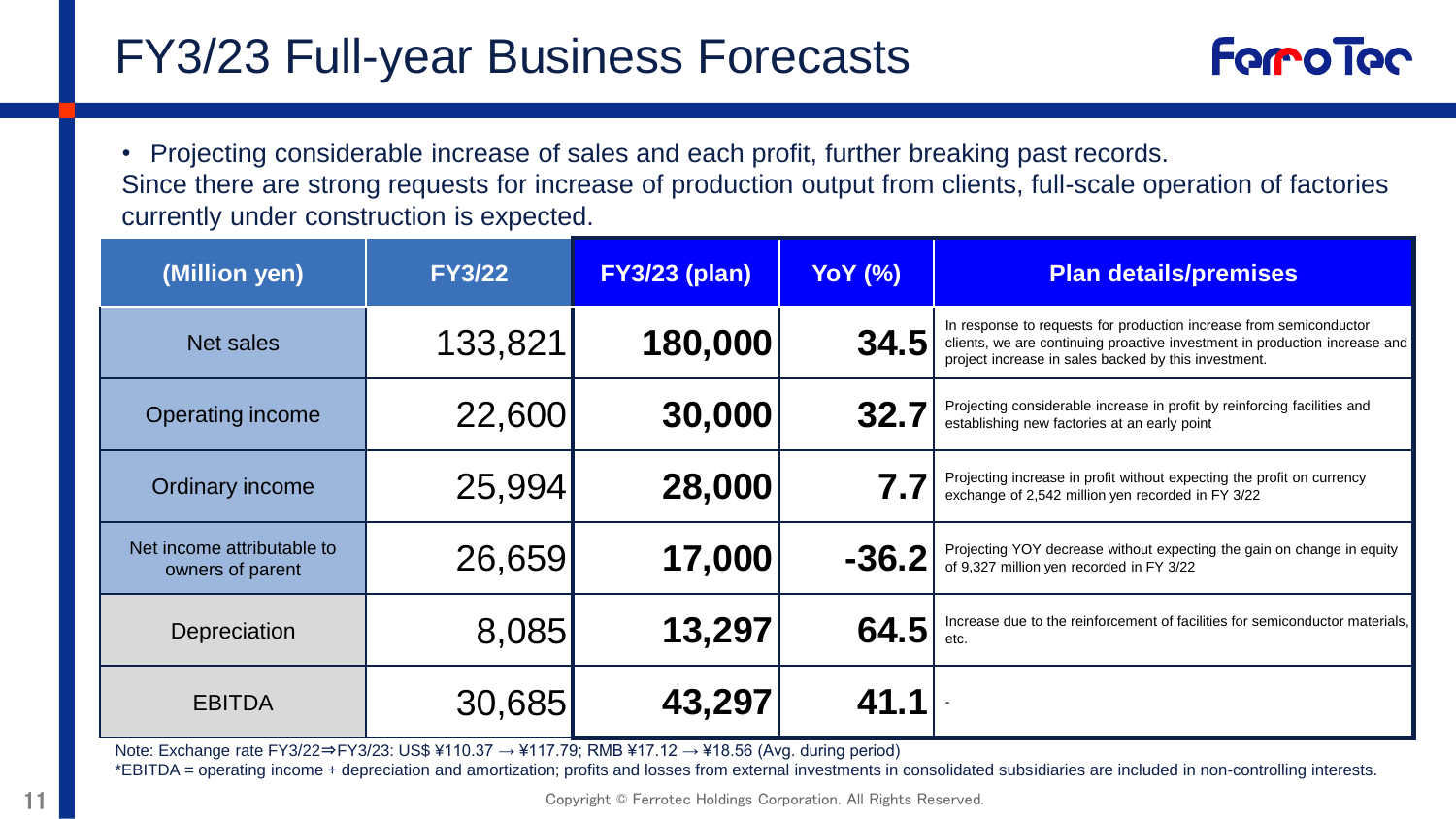#### Earnings Forecast of Each Segment/Product for FY 3/23



|                                           | (Million yen)                                    | <b>FY3/22</b> | <b>FY3/23 (plan)</b> | YoY<br>Pct. change |
|-------------------------------------------|--------------------------------------------------|---------------|----------------------|--------------------|
| Semiconductor and other equipment-related |                                                  | 82,122        | 123,532              | 50.4               |
|                                           | Vacuum feedthroughs and metal processing         | 13,732        | 31,533               | 129.6              |
|                                           | Quartz                                           | 21,217        | 25,937               | 22.2               |
|                                           | Silicon parts                                    | 8,565         | 17,906               | 109.1              |
|                                           | Ceramics                                         | 18,816        | 22,914               | 21.8               |
|                                           | CVD-SiC                                          | 2,975         | 4,196                | 41.0               |
|                                           | EB-Gun. LED                                      | 4,889         | 4,889                | 0.0                |
|                                           | Wafer processing (out of scope of consolidation) | 59            |                      |                    |
|                                           | Wafer recycling                                  | 98            | 799                  | 715.3              |
|                                           | Equipment parts cleaning                         | 9,672         | 12,254               | 26.7               |
|                                           | Quartz crucibles                                 | 2,100         | 3,106                | 47.9               |
|                                           | Electronic device                                | 27,023        | 37,937               | 40.4               |
|                                           | Thermo-electric module                           | 17,635        | 19,354               | 9.7                |
|                                           | Power semiconductors                             | 8,473         | 17,142               | 102.3              |
|                                           | Ferrofluid, others                               | 916           | 1,441                | 57.3               |
|                                           | <b>Others</b>                                    | 24,674        | 18,532               | $-24.9$            |
|                                           | Total                                            | 133,821       | 180,000              | 34.5               |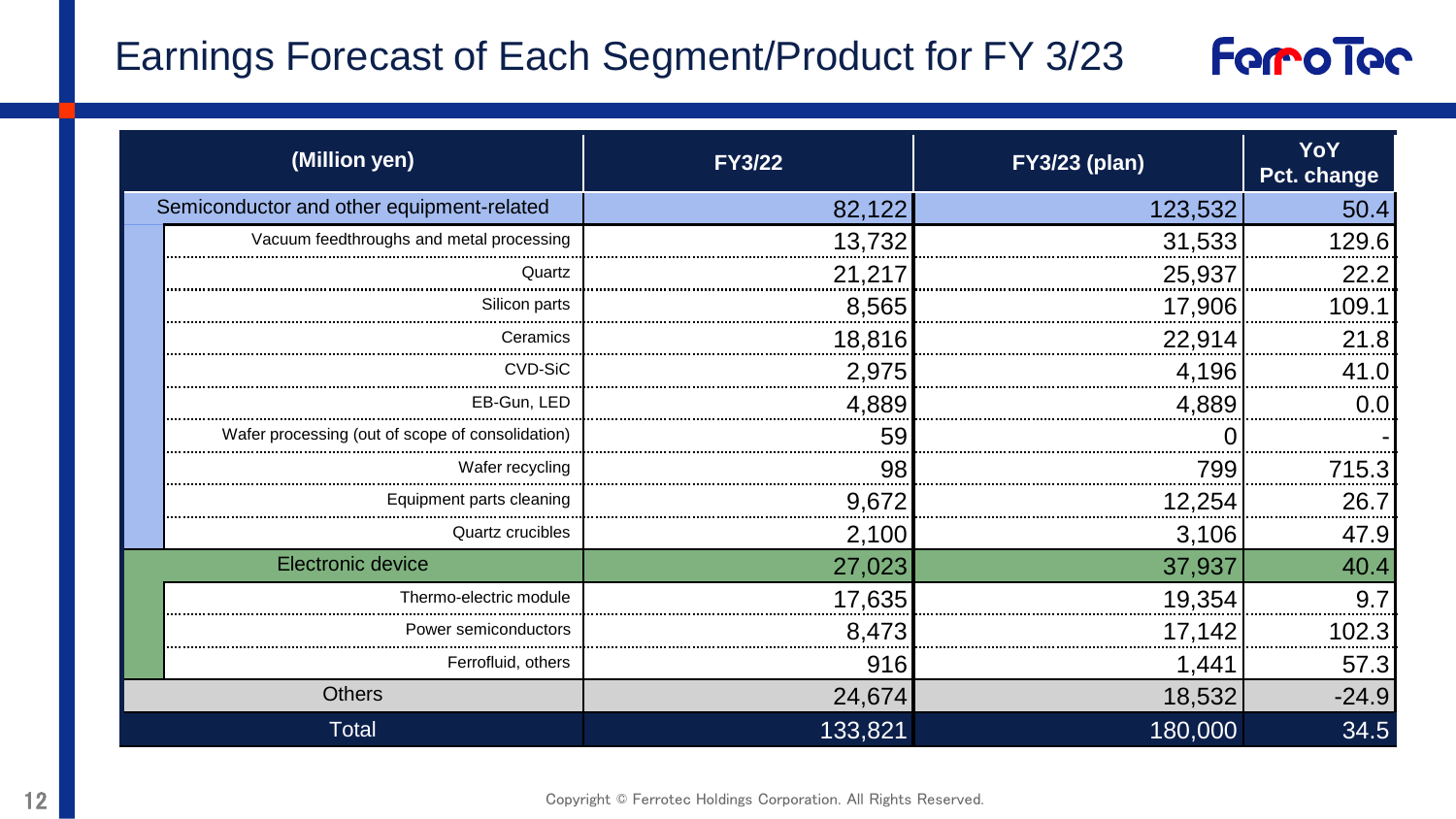#### Segment Information: Semiconductor and Other Equipment-related

# **Forro Toc**

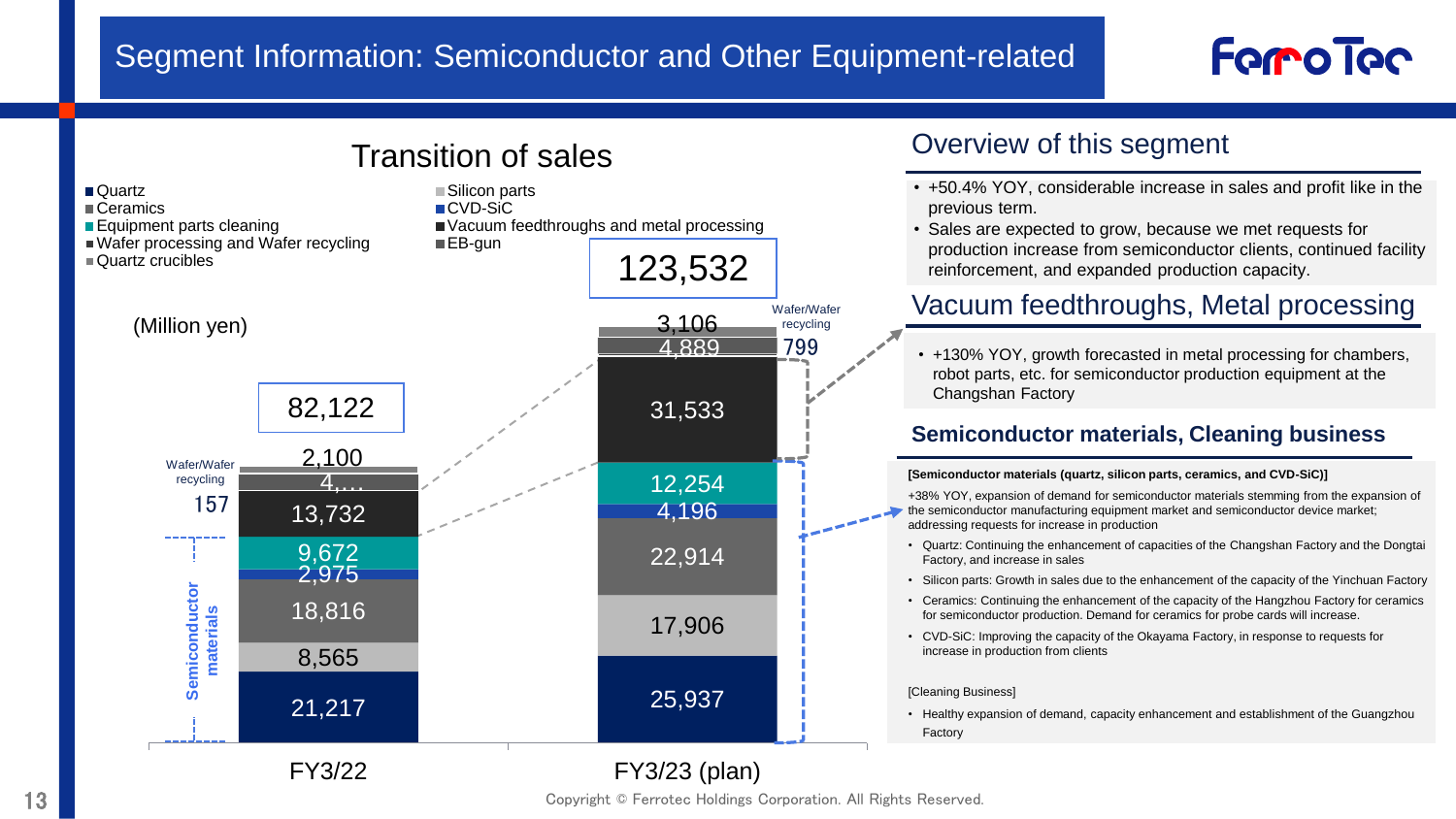# Segment Information: Electronic Device



**Forro Toc**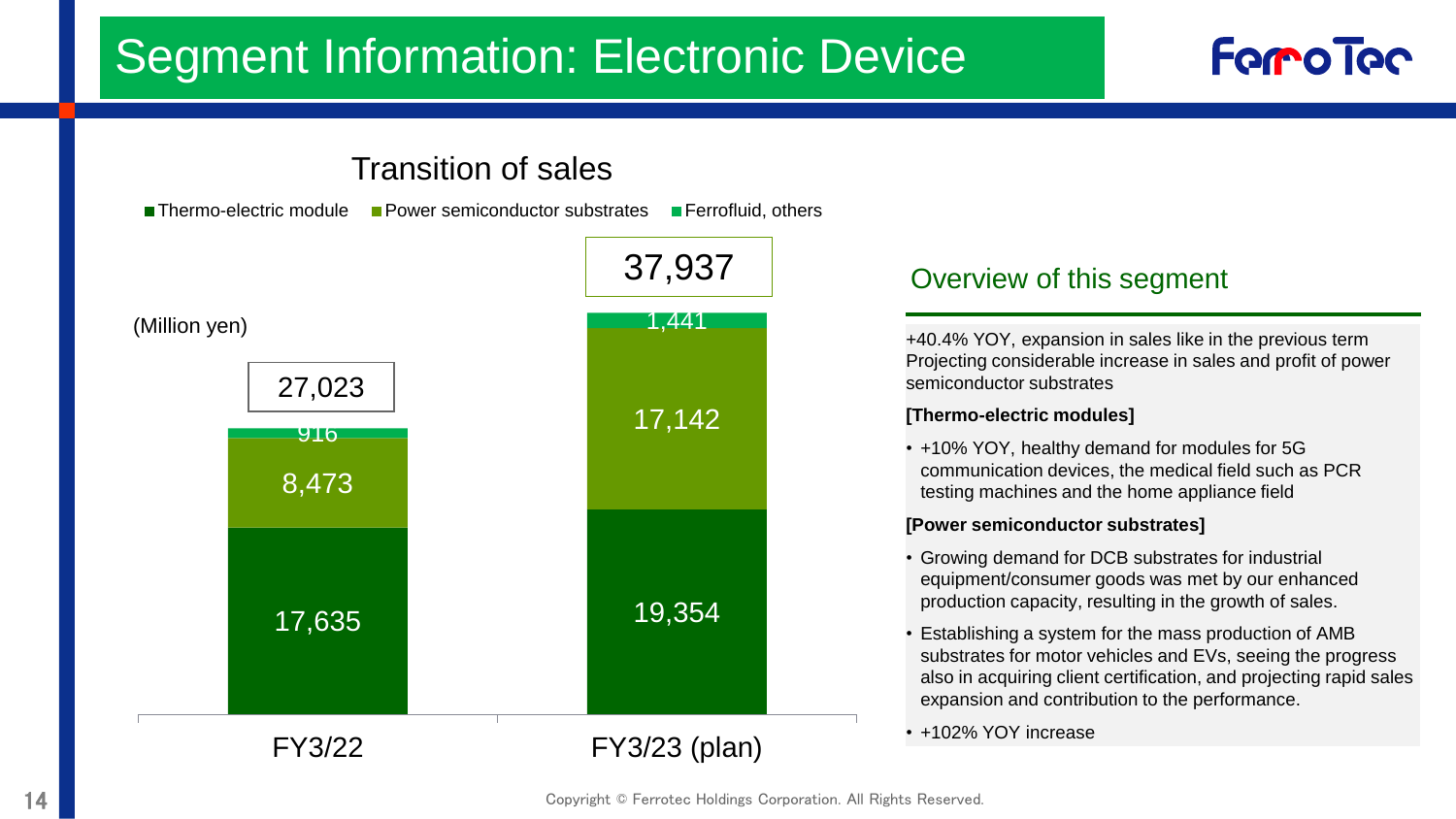Significant Increase of Investment Amount to Meet the Market Demand



- Increasing the total investment amount in 3 years from 95 billion yen to 180 billion yen (including the funds for M&A)
- Forging ahead with proactive strategical investment not only for short-term and mid-term growth, but also for long-term growth in order to ensure potential for sustainable growth while grasping demand in the rapidly growing market

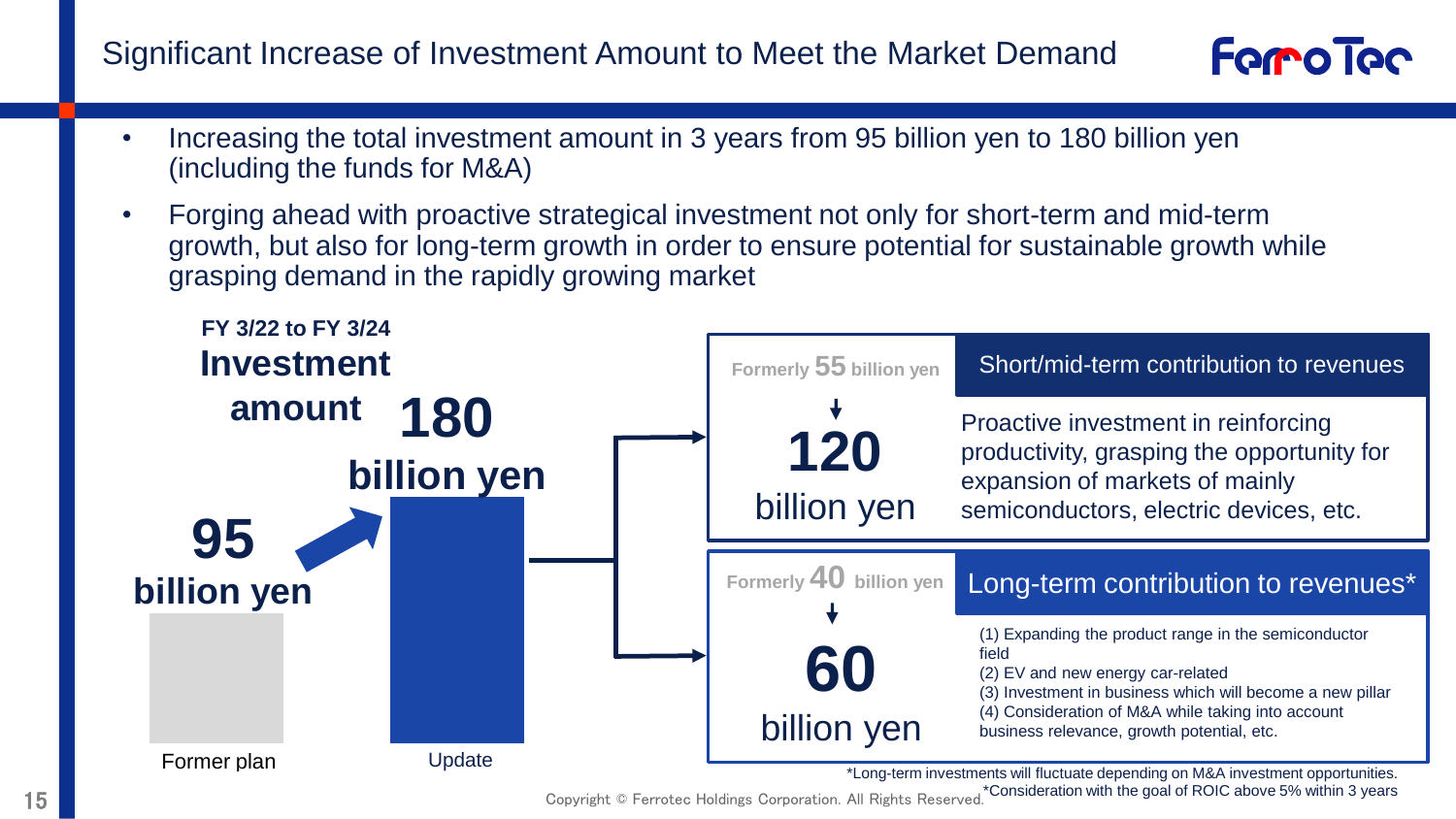### Return to Shareholders (Dividend)

- Basic policy of increasing return to shareholders based on sustainable growth of revenues remains unchanged, but decisions about dividends will be made considering balance with financial affairs, investment opportunities, etc., with the aim of achieving a payout ratio of 20%.
- Considering investment scale, annual dividend per share in FY 3/23 is projected to be 70 yen (increase planned for the third consecutive term)



#### **Variation in dividend per share**

**Forro Toc**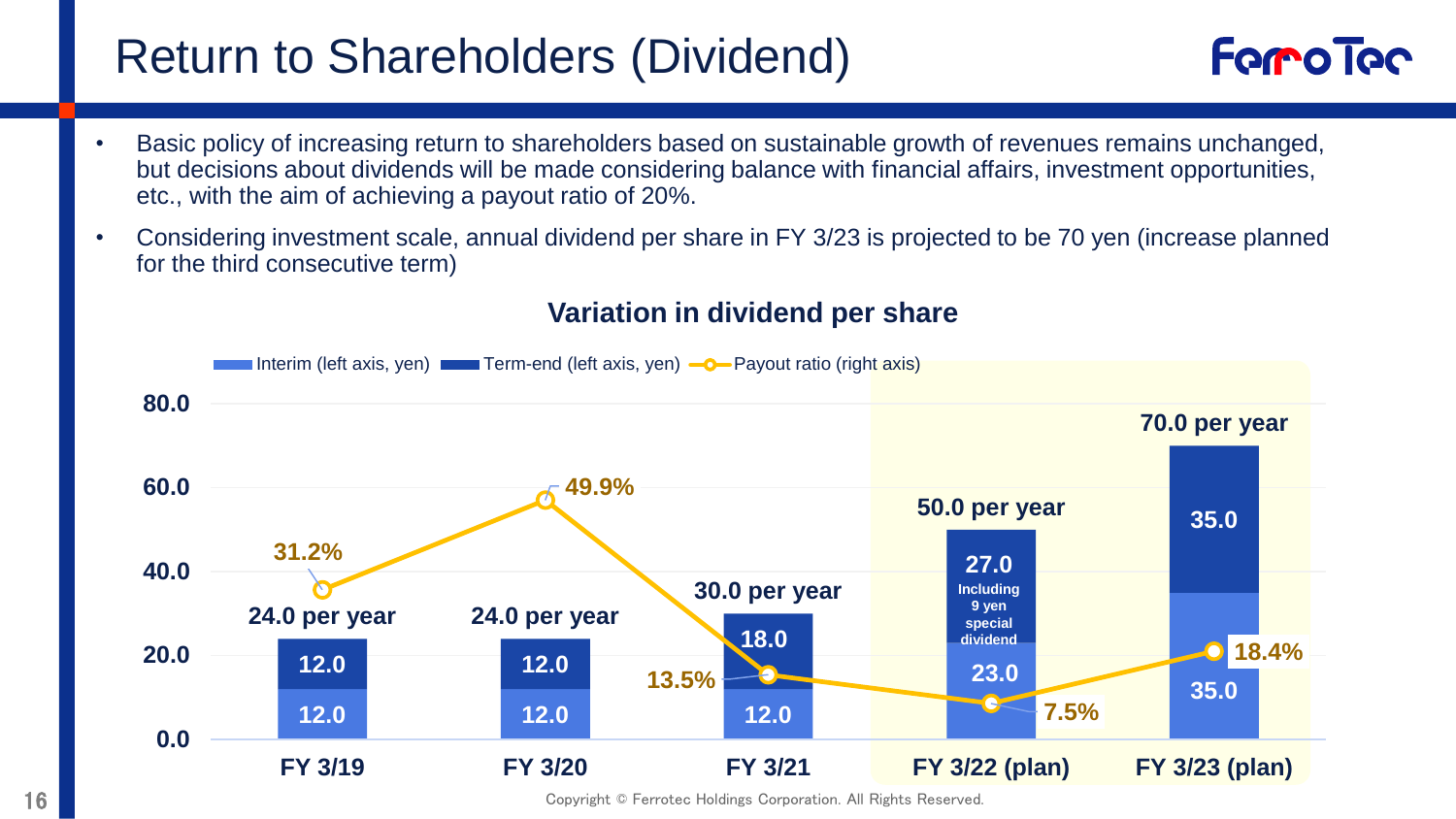#### (1) Plan for the 1<sup>st</sup> Half and  $2^{nd}$  Half of FY 3/23 by Accounts



|                  | Plan for the 1 <sup>st</sup> half of FY 3/23 |                      | Plan for the 2 <sup>nd</sup> half of FY 3/23 |                      |                   |                       |  |
|------------------|----------------------------------------------|----------------------|----------------------------------------------|----------------------|-------------------|-----------------------|--|
| (Million yen)    | <b>Amount</b>                                | Pct. of<br>sales (%) | <b>Amount</b>                                | Pct. of<br>sales (%) | <b>Difference</b> | Pct. change<br>$(\%)$ |  |
| Net sales        | 84,000                                       | 100.0                | 96,000                                       | 100.0                | 12,000            | 14.3                  |  |
| Gross income     | 30,635                                       | 36.5                 | 35,760                                       | 37.2                 | 5,125             | 16.7                  |  |
| SG&A expenses    | 16,635                                       | 19.8                 | 19,760                                       | 20.6                 | 3,125             | 18.8                  |  |
| Operating income | 14,000                                       | 16.7                 | 16,000                                       | 16.7                 | 2,000             | 14.3                  |  |
| Ordinary income  | 13,000                                       | 15.5                 | 15,000                                       | 15.6                 | 2,000             | 15.4                  |  |
| Net income       | 7,800                                        | 9.3                  | 9,200                                        | 9.6                  | 1,400             | 17.9                  |  |

The numerical values are those that have been partially rounded off.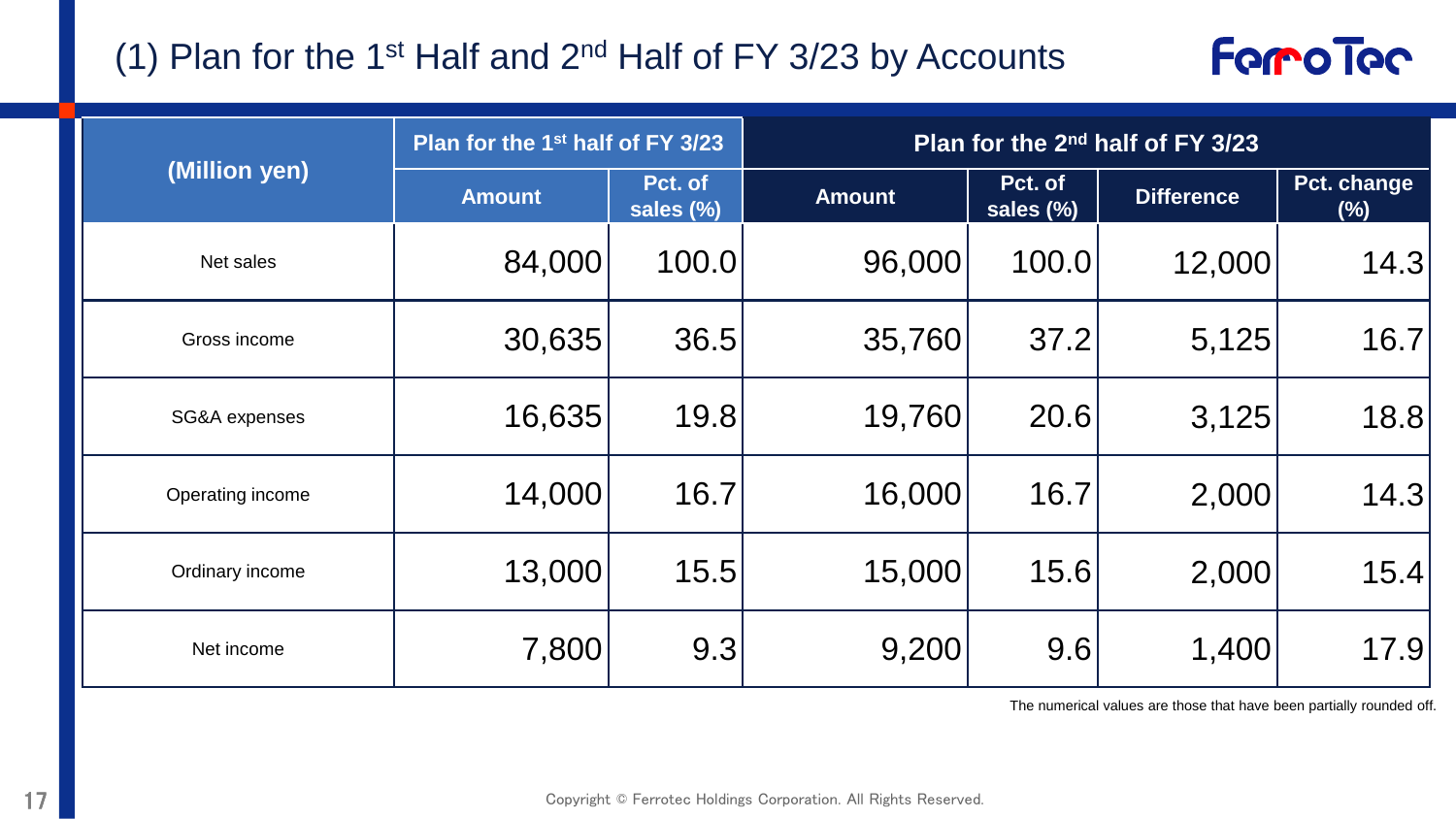#### (2) Plan for the 1<sup>st</sup> Half and  $2^{nd}$  Half of FY 3/23 by Product **Forro Toc**

| (Million yen)                                |                                   | Plan for the 1 <sup>st</sup> half of FY 3/23 |                      | Plan for the 2 <sup>nd</sup> half of FY 3/23 |                      |                   |                 |
|----------------------------------------------|-----------------------------------|----------------------------------------------|----------------------|----------------------------------------------|----------------------|-------------------|-----------------|
|                                              |                                   | <b>Amount</b>                                | Pct. of sales<br>(%) | <b>Amount</b>                                | Pct. of sales<br>(%) | <b>Difference</b> | Pct. change (%) |
| Semiconductor and other<br>equipment-related |                                   | 57,947                                       | 69.0                 | 65,585                                       | 68.3                 | 7,639             | 13.2            |
|                                              | Vacuum feedthroughs               | 14,526                                       | 17.3                 | 17,007                                       | 17.7                 | 2,481             | 17.1            |
|                                              | Quartz                            | 12,237                                       | 14.6                 | 13,700                                       | 14.3                 | 1,463             | 12.0            |
|                                              | Silicon parts                     | 8,406                                        | 10.0                 | 9,500                                        | 9.9                  | 1,094             | 13.0            |
|                                              | Ceramics                          | 11,114                                       | 13.2                 | 11,800                                       | 12.3                 | 686               | 6.2             |
|                                              | CVD-SiC                           | 1,976                                        | 2.4                  | 2,220                                        | 2.3                  | 244               | 12.3            |
|                                              | EB-Gun, LED                       | 2,390                                        | 2.8                  | 2,499                                        | 2.6                  | 109               | 4.6             |
|                                              | Wafer recycling                   | 190                                          | 0.2                  | 609                                          | 0.6                  | 419               | 220.5           |
|                                              | Parts cleaning                    | 5,554                                        | 6.6                  | 6,700                                        | 7.0                  | 1,146             | 20.6            |
|                                              | <b>Quartz crucibles</b>           | 1,554                                        | 1.9                  | 1,552                                        | 1.6                  | -2                | $-0.1$          |
| Electronic device                            |                                   | 17,445                                       | 20.8                 | 20,492                                       | 21.3                 | 3,047             | 17.5            |
|                                              | Thermo-electric module            | 9,640                                        | 11.5                 | 9,714                                        | 10.1                 | 74                | 0.8             |
|                                              | Power semiconductor<br>substrates | 7,241                                        | 8.6                  | 9,901                                        | 10.3                 | 2,660             | 36.7            |
|                                              | Ferrofluid, others                | 564                                          | 0.7                  | 877                                          | 0.9                  | 313               | 55.5            |
| <b>Others</b>                                |                                   | 8,609                                        | 10.2                 | 9,923                                        | 10.3                 | 1,315             | 15.3            |
| <b>Total</b>                                 |                                   | 84,000                                       | 100.0                | 96,000                                       | 100.0                | 12,000            | 14.3            |

Note: Wafer processing is omitted as it is out of the scope of consolidation from this term.

The numerical values are those that have been partially rounded off.